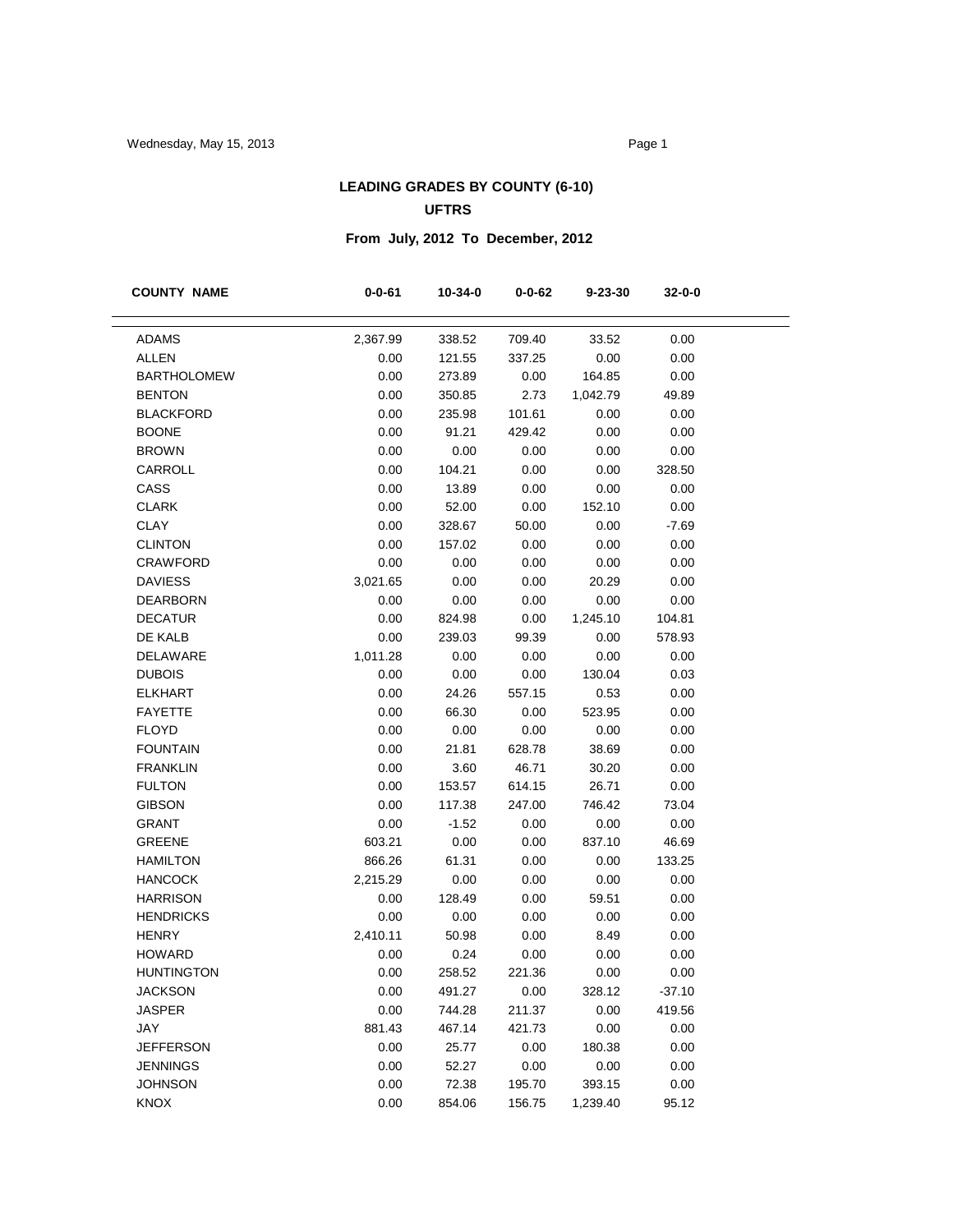### **LEADING GRADES BY COUNTY (6-10) UFTRS**

# **From July, 2012 To December, 2012**

| <b>COUNTY NAME</b> | $0 - 0 - 61$ | 10-34-0 | $0 - 0 - 62$ | $9 - 23 - 30$ | 32-0-0   |
|--------------------|--------------|---------|--------------|---------------|----------|
|                    |              |         |              |               |          |
| <b>KOSCIUSKO</b>   | 0.00         | 28.06   | 79.30        | 0.00          | 4,298.00 |
| LAGRANGE           | 0.00         | 133.00  | 26.47        | 14.50         | 0.00     |
| LAKE               | 0.00         | 153.66  | 0.00         | 0.00          | 115.21   |
| <b>LA PORTE</b>    | 0.00         | 449.05  | 0.00         | 1.56          | 204.53   |
| LAWRENCE           | 920.17       | 0.00    | 0.00         | 0.00          | 309.29   |
| <b>MADISON</b>     | 3,295.03     | 568.20  | 22.18        | 85.53         | 0.00     |
| <b>MARION</b>      | 0.00         | 0.00    | 0.00         | 0.00          | 0.00     |
| <b>MARSHALL</b>    | 0.00         | 84.33   | 1,022.85     | 1.45          | 0.00     |
| <b>MARTIN</b>      | 977.02       | 0.00    | 0.00         | 0.00          | 0.00     |
| <b>MIAMI</b>       | 0.00         | 0.00    | 0.00         | 0.00          | 0.00     |
| <b>MONROE</b>      | 0.00         | 0.00    | 0.00         | 0.00          | 0.00     |
| <b>MONTGOMERY</b>  | 0.00         | 177.79  | 12.65        | 10.39         | 56.32    |
| <b>MORGAN</b>      | 0.00         | 100.52  | 0.00         | 48.75         | 0.00     |
| <b>NEWTON</b>      | 0.00         | 259.87  | 238.14       | 379.22        | 385.55   |
| <b>NOBLE</b>       | 0.00         | 227.31  | 771.80       | 0.00          | 0.00     |
| OHIO               | 0.00         | 0.00    | 0.00         | 0.00          | 0.00     |
| ORANGE             | 0.00         | 1.46    | 0.00         | 408.58        | 0.00     |
| <b>OWEN</b>        | 0.00         | 23.24   | 0.00         | 41.56         | 0.01     |
| <b>PARKE</b>       | 0.00         | 104.57  | 0.00         | 46.80         | 0.00     |
| <b>PERRY</b>       | 0.00         | 0.00    | 0.00         | 0.00          | 55.00    |
| <b>PIKE</b>        | 0.00         | 0.00    | 0.00         | 100.52        | 0.00     |
| <b>PORTER</b>      | 0.00         | 479.78  | 0.00         | 1,373.65      | 1,926.94 |
| POSEY              | 0.00         | 25.02   | 33.29        | 45.15         | 45.49    |
| <b>PULASKI</b>     | 0.00         | 0.00    | 1,160.90     | 0.00          | 15.49    |
| <b>PUTNAM</b>      | 0.00         | 101.29  | 0.00         | 9.93          | 1.45     |
| <b>RANDOLPH</b>    | 2,953.83     | 909.28  | 0.00         | 11.92         | 0.00     |
| <b>RIPLEY</b>      | 25.72        | 389.55  | 0.00         | 7.95          | 0.00     |
| <b>RUSH</b>        | 944.04       | 214.87  | 294.46       | 610.03        | 0.00     |
| <b>ST JOSEPH</b>   | 0.00         | 76.69   | 552.57       | 8.01          | 0.00     |
| <b>SCOTT</b>       | 0.00         | 31.32   | 0.00         | 352.31        | 0.00     |
| <b>SHELBY</b>      | 0.00         | 0.00    | 0.00         | 0.00          | 0.00     |
| <b>SPENCER</b>     | 0.00         | 26.93   | 0.00         | 442.36        | 250.00   |
| <b>STARKE</b>      | 1,143.46     | 211.60  | 0.00         | 0.00          | $-2.29$  |
| <b>STEUBEN</b>     | 0.00         | 560.86  | 39.04        | 0.00          | 1,440.80 |
| <b>SULLIVAN</b>    | 0.00         | 49.89   | 0.00         | 40.15         | 18.11    |
| SWITZERLAND        | 0.00         | 25.42   | 0.00         | 0.00          | 0.00     |
| <b>TIPPECANOE</b>  | 0.00         | 2.34    | 1,129.51     | 50.43         | 0.00     |
| <b>TIPTON</b>      | 0.00         | 64.09   | 0.00         | 0.00          | 0.00     |
| <b>UNION</b>       | 0.00         | 125.01  | 0.00         | 0.00          | 0.00     |
| VANDERBURGH        | 0.00         | 102.80  | 0.00         | 0.00          | 0.00     |
| <b>VERMILLION</b>  | 0.00         | 0.84    | 0.60         | 88.24         | 0.00     |
| <b>VIGO</b>        | 0.00         | 0.00    | 1,463.21     | 0.60          | 0.00     |